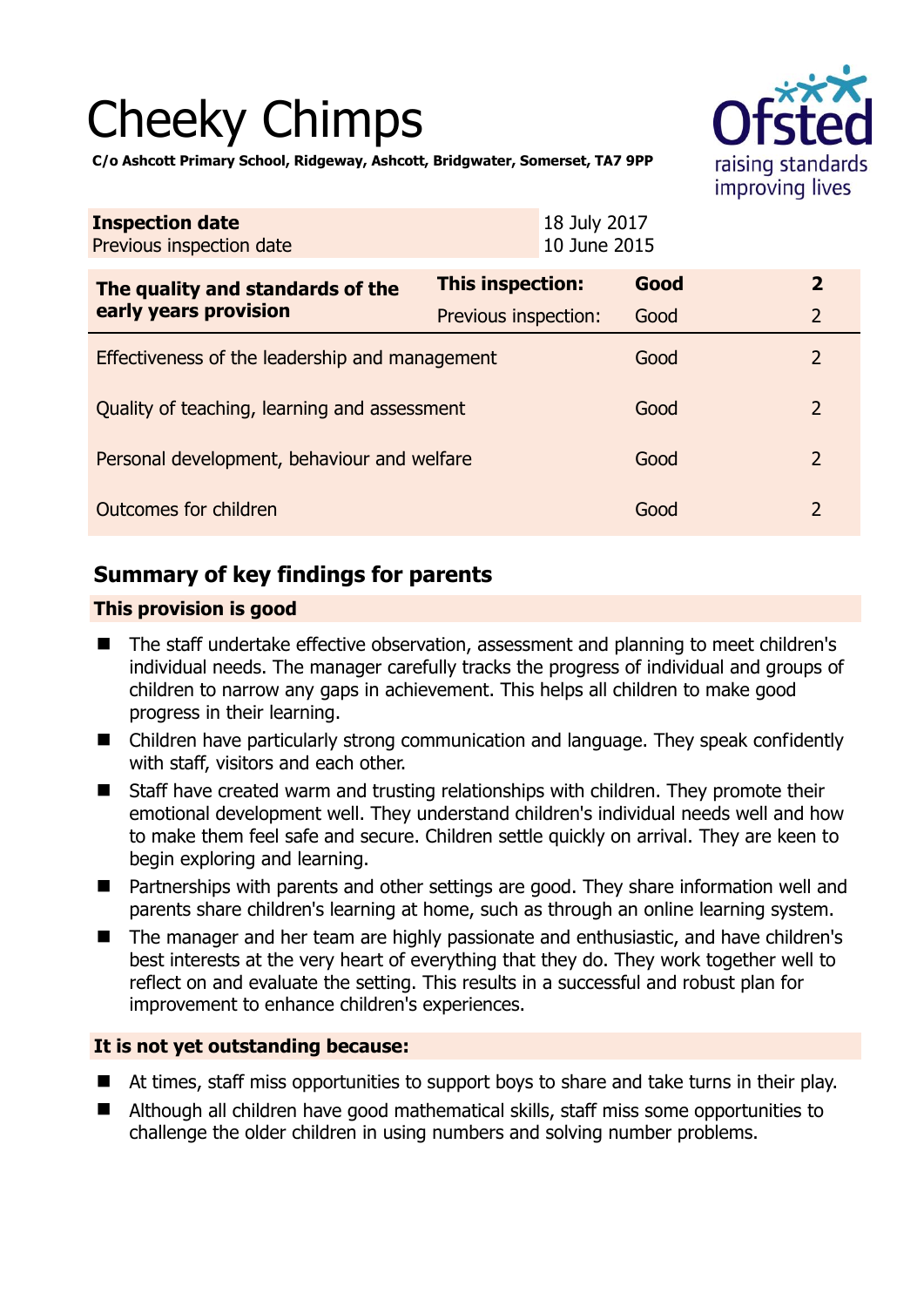# **What the setting needs to do to improve further**

### **To further improve the quality of the early years provision the provider should:**

- $\blacksquare$  strengthen boys' understanding of sharing and taking turns
- $\blacksquare$  provide more opportunities for older children to extend their good mathematical development and number problem skills.

## **Inspection activities**

- The inspector observed staff and children inside and outside.
- The inspector spoke with staff, the manager and the chair of the committee at appropriate times during the inspection.
- The inspector sampled documentation, including risk assessments, policies and children's learning records.
- The inspector carried out a joint observation with the manager and discussed selfevaluation with her.
- The inspector spoke to some parents and reviewed their written comments to gain their views.

## **Inspector**

Katherine Lamb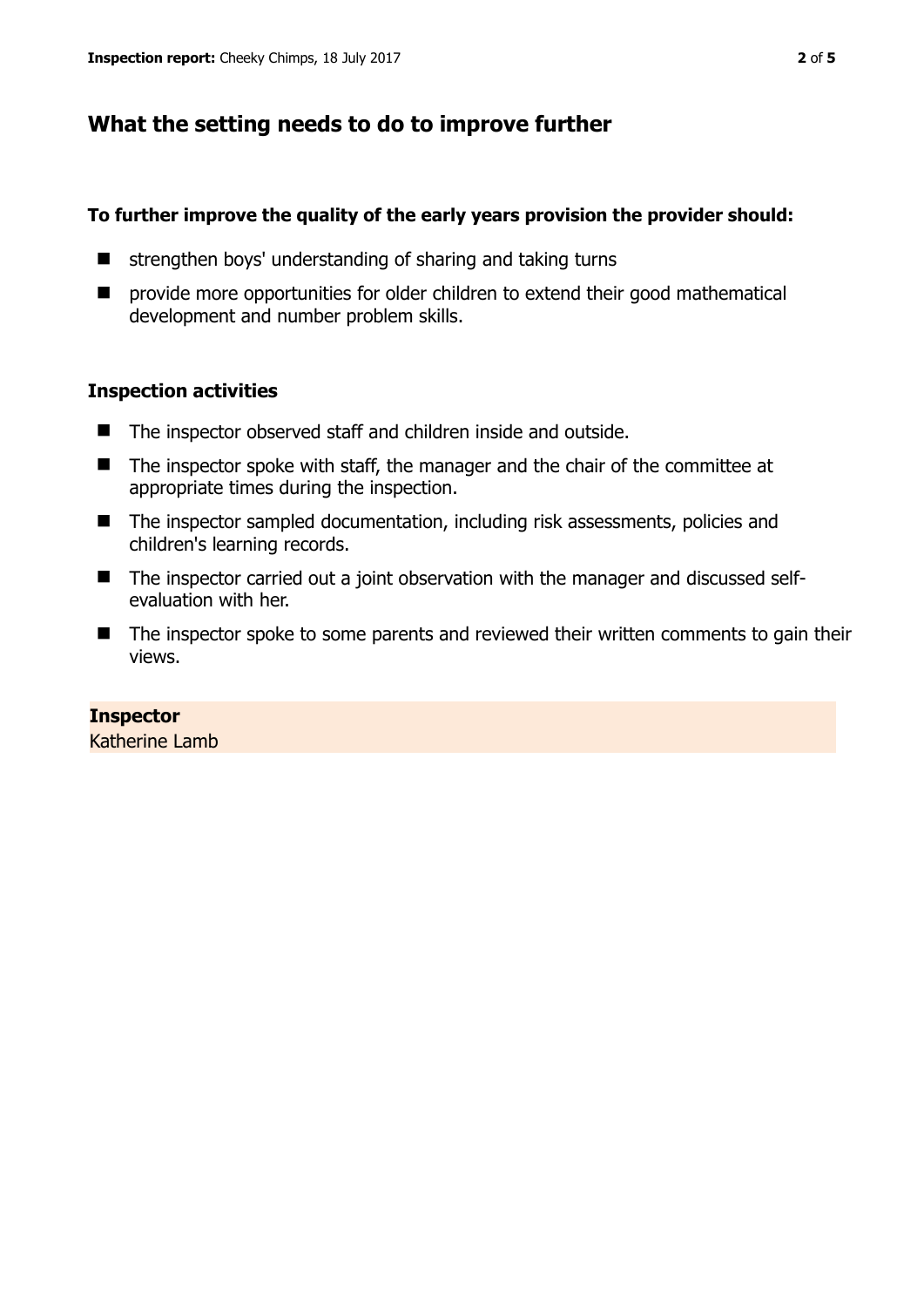## **Inspection findings**

#### **Effectiveness of the leadership and management is good**

Safeguarding is effective. The manager and all staff have a clear understanding of the possible signs that a child's welfare may be at risk. They know what to do and who to contact should they have a concern about a child's welfare. All staff receive good support to access professional development opportunities. These have a positive impact on their teaching skills, which extends children's learning and developmental progression well. For example, they are currently improving the planning and assessment methods they use to help children make even better progress. The manager shows a strong drive and is committed to providing high-quality care and education for children. The new committee members are in the process of completing forms and informing Ofsted, but not all have completed this task yet. However, this does not have a significant impact on children's safety or well-being as the committee does not have direct contact with the children.

#### **Quality of teaching, learning and assessment is good**

Staff ensure children engage and enjoy learning. They sit with the children and involve themselves in their play, extending learning to challenge them well. For instance, when playing with water, they challenge children to work out which items might sink or float and children are excited to see if they are right. Children use their very good language skills in their play. They eagerly use two-way radios to communicate, giving their friends clear instructions to follow. Staff constantly observe children during play. They share next steps in learning with parents and support learning at home successfully, for example, by providing resources bags that parents can borrow.

#### **Personal development, behaviour and welfare are good**

Staff provide a positive learning environment with a strong focus on children leading their own play. An effective key-person system helps all children to feel safe and emotionally secure. Children are very independent and competently help with age-appropriate tasks, such as serving snacks and tidying away afterwards. Staff are positive role models. Staff give children lots of praise and encouragement. This helps to raise children's self-esteem and confidence, and promotes positive behaviour. Children have ample opportunities to play outside and staff encourage them well to be physically active. For example, some balance on tyres and blocks while others ride bicycles. They see how far they can roll hoops or throw beanbags. Children eagerly talk about their success at their recent sports day where they won medals and celebrated their personal achievements.

#### **Outcomes for children are good**

Children competently link sounds to letters. They use one-handed tools with control and develop good physical skills. For example, older children can recognise letters and write their name, while younger children use chalk to draw pictures on the playground. Children have a positive approach to learning and are eager to join in with activities. Staff have prepared children well for future learning and their eventual move to school.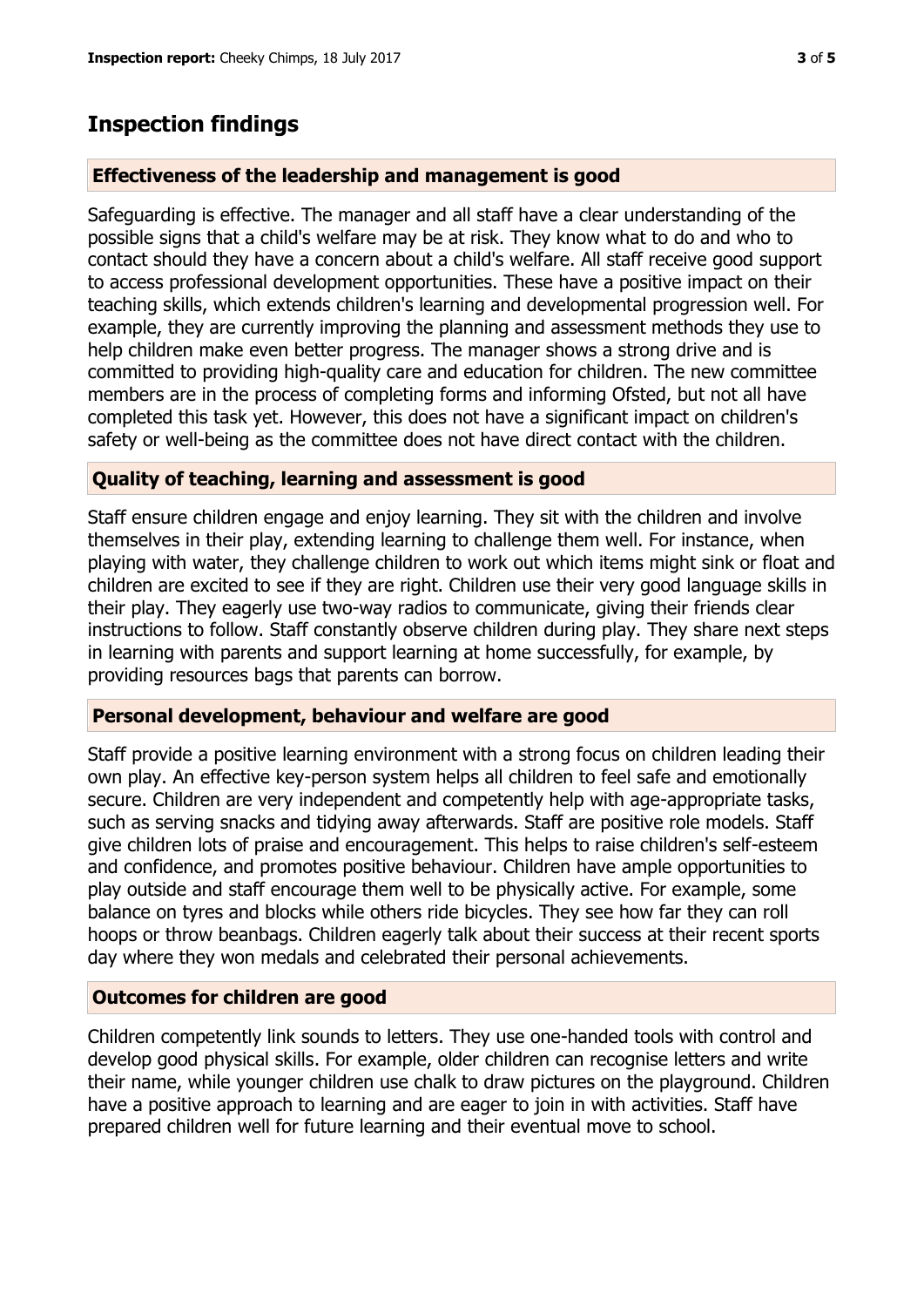## **Setting details**

| Unique reference number                             | EY272462                                                                             |  |
|-----------------------------------------------------|--------------------------------------------------------------------------------------|--|
| <b>Local authority</b>                              | Somerset                                                                             |  |
| <b>Inspection number</b>                            | 1091818                                                                              |  |
| <b>Type of provision</b>                            | Sessional provision                                                                  |  |
| Day care type                                       | Childcare - Non-Domestic                                                             |  |
| <b>Registers</b>                                    | Early Years Register, Compulsory Childcare<br>Register, Voluntary Childcare Register |  |
| Age range of children                               | $2 - 8$                                                                              |  |
| <b>Total number of places</b>                       | 25                                                                                   |  |
| Number of children on roll                          | 84                                                                                   |  |
| Name of registered person                           | Cheeky Chimps at Ashcott Committee                                                   |  |
| <b>Registered person unique</b><br>reference number | RP910414                                                                             |  |
| Date of previous inspection                         | 10 June 2015                                                                         |  |
| <b>Telephone number</b>                             | 01458 210026                                                                         |  |

Cheeky Chimps opened approximately 50 years ago. It is committee run and operates from purpose-built premises on the grounds of Ashcott Primary School in the village of Ashcott, Somerset. The pre-school is open Monday to Friday from 8.45am to 2.45pm, during term time only. They operate a breakfast and after-school club for the children of the pre-school and the school. The breakfast club runs from 8am to 8.40am, and the after-school club runs from 3pm to 6pm. The pre-school receives funding to provide free early education to children aged two, three and four years. There are 11 members of staff working with the children. Of these, the manager holds qualified teacher status and nine staff have appropriate childcare qualifications at level 2 and above.

This inspection was carried out by Ofsted under sections 49 and 50 of the Childcare Act 2006 on the quality and standards of provision that is registered on the Early Years Register. The registered person must ensure that this provision complies with the statutory framework for children's learning, development and care, known as the early years foundation stage.

Any complaints about the inspection or the report should be made following the procedures set out in the guidance 'Complaints procedure: raising concerns and making complaints about Ofsted', which is available from Ofsted's website: www.gov.uk/government/organisations/ofsted. If you would like Ofsted to send you a copy of the guidance, please telephone 0300 123 4234, or email enquiries@ofsted.gov.uk.